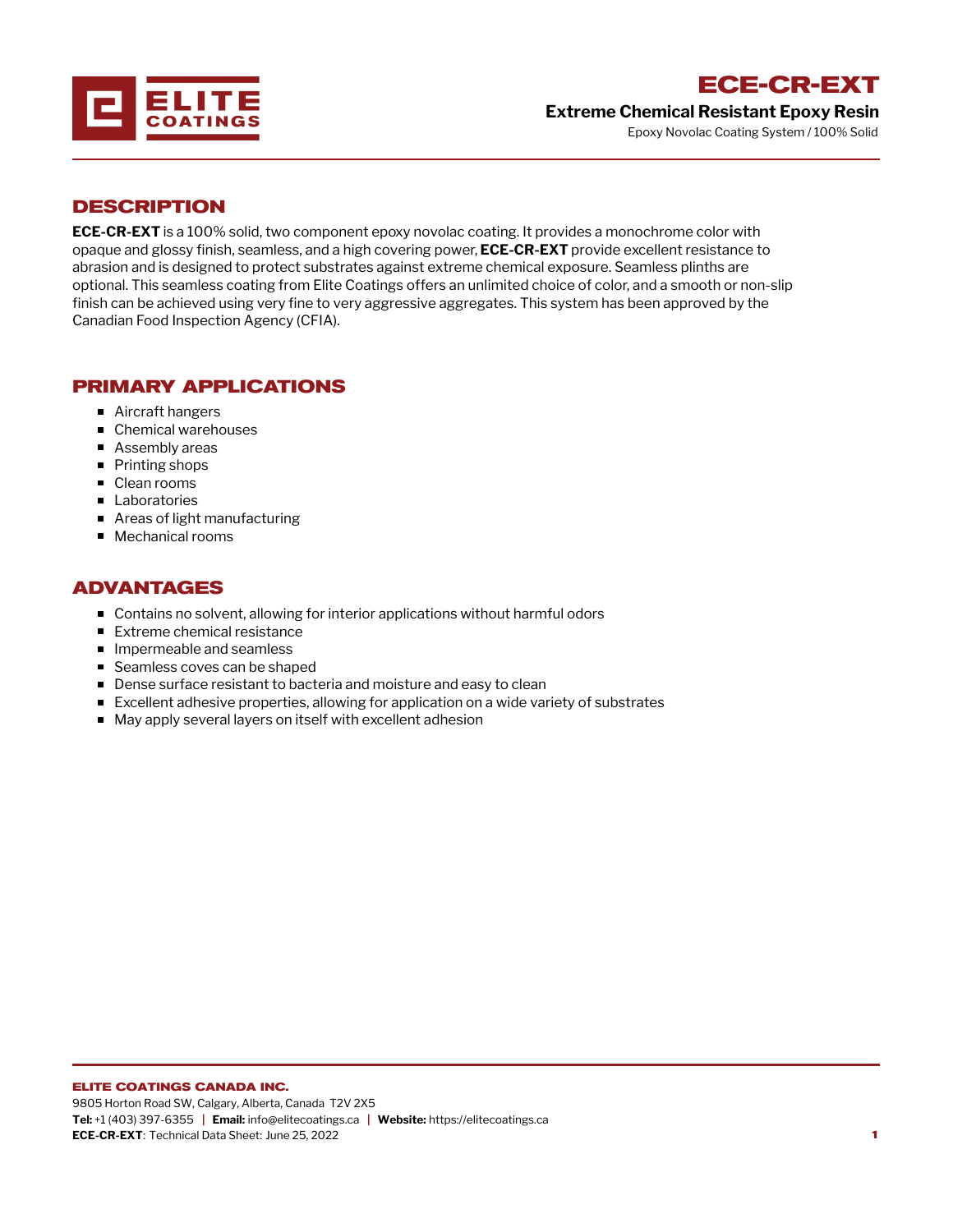

# **ECE-CR-EXT**

**Extreme Chemical Resistant Epoxy Resin**

Epoxy Novolac Coating System / 100% Solid

# **TECHNICAL DATA**

| Packaging litres / gal us    |           |                                      |              | <b>Color</b>                                                                                          |                |         |  |
|------------------------------|-----------|--------------------------------------|--------------|-------------------------------------------------------------------------------------------------------|----------------|---------|--|
| $11.34$ J $/3$               | 15.91/4.2 |                                      | 56.71/15     | Part A                                                                                                | Part B         | Mixture |  |
| <b>Recommended Thickness</b> |           |                                      | Upon Request | Amber                                                                                                 | Same as Part A |         |  |
| Primer: ECE-CR-EXT           |           | 8 mils / 200 ft <sup>2</sup> us gal  |              | <b>Shelf Life</b>                                                                                     |                |         |  |
| Finish Coat: ECE-CR-EXT      |           | 16 mils / 100 ft <sup>2</sup> us gal |              | 12 months in original unopened factory sealed containers. Keep                                        |                |         |  |
| <b>Mix Ratio by volume</b>   |           |                                      |              | away from extreme cold, heat, or moisture. Keep out of direct<br>sunlight and away from fire hazards. |                |         |  |
| $A:B = 2:1$                  |           |                                      |              |                                                                                                       |                |         |  |

\*Please note that the indicated mileage is calculated for flat surfaces. A porous or imperfect surface will require more material in *order to cover the same mileage.*

| Pot life $(150g)$                                                                                           | VOC (g/litre)                               | Density (kg/litre)  |                |                |  |  |  |
|-------------------------------------------------------------------------------------------------------------|---------------------------------------------|---------------------|----------------|----------------|--|--|--|
| $40 - 50$ minutes $25^{\circ}$ C                                                                            | $188 - 190$                                 | Part A              | Part B         | <b>Mixture</b> |  |  |  |
| Solids by weight %                                                                                          | <b>Recommended Thinner</b>                  | $Clear:1.18 - 1.20$ | $1.08 - 1.10$  | $1.15 - 1.17$  |  |  |  |
| 100%                                                                                                        | xylene                                      |                     |                |                |  |  |  |
| <b>Substrate Temperature</b>                                                                                | $10^{\circ}$ C                              | $20^{\circ}$ C      | $30^{\circ}$ C |                |  |  |  |
| Waiting Time / Overcoatability (min / max)                                                                  | 16/48                                       | 8/24                | 6/24           |                |  |  |  |
|                                                                                                             | <b>Foot traffic</b>                         | 30 hours            | 24 hours       | 16 hours       |  |  |  |
| <b>Curing Details</b>                                                                                       | Light traffic                               | 5 days              | 3 days         | 2 days         |  |  |  |
|                                                                                                             | <b>Full cure and chemical</b><br>resistance | 10 days             | 7 days         | 5 days         |  |  |  |
| ◆▲しょう 天皇 こうこうしょうしょう こうしょうしょうしょうしょうしょう しょうしょう しょうしょう こうせいしょう 長いま こうしはい こうしょう こうこうしょう こうしょう げんこうしょうしょう しょうしょう |                                             |                     |                |                |  |  |  |

\*Note: Times and data mentioned are based on laboratory conditions. Field results may vary and will be affected by changing *ambient conditions, especially changes in temperature and relative humidity.*

**Tel:** +1 (403) 397-6355 **| Email:** info@elitecoatings.ca **| Website:** https://elitecoatings.ca **ECE-CR-EXT**: Technical Data Sheet: June 25, 2022 **2**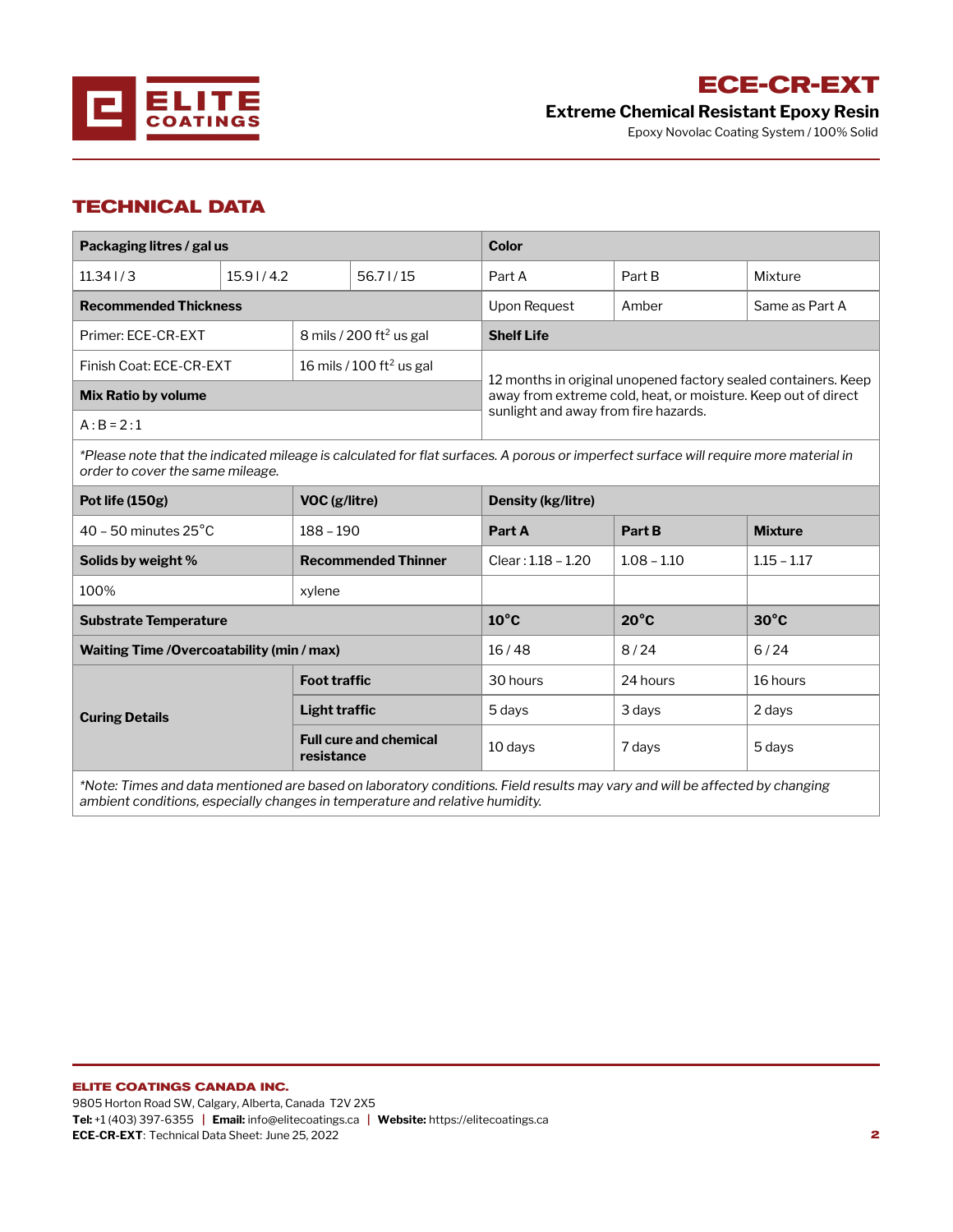

**ECE-CR-EXT Extreme Chemical Resistant Epoxy Resin**

Epoxy Novolac Coating System / 100% Solid

## **PROPERTIES @ 23°C (73°F) 50% R.H.**

| <b>Bond Resistance (psi) ASTM D4541</b>                                  | Permeability (%) ASTM D570          |        |        |                |  |
|--------------------------------------------------------------------------|-------------------------------------|--------|--------|----------------|--|
| 400 (substrate ruptures)                                                 | $\overline{\phantom{0}}$            |        |        |                |  |
| Hardness (Shore D) ASTM D2240                                            | Tensile Strength (psi) ASTM D638    |        |        |                |  |
| $60 - 70$                                                                | 2600                                |        |        |                |  |
| <b>Compressive Strength ASTM D695</b>                                    | Elongation (%) ASTM D638            |        |        |                |  |
| 8000                                                                     | -                                   |        |        |                |  |
| <b>Abrasion Resistance, ASTM D4060</b><br>$(CS17/1000$ cycles $(1000 g)$ | Viscosity @<br>$25^{\circ}$ C (cps) | Part A | Part B | <b>Mixture</b> |  |
|                                                                          | clear                               | -      |        |                |  |
|                                                                          | colors                              |        |        |                |  |

#### **SURFACE PREPARATION**

The surface to be coated must be well primed. Remove dust, laitance, grease, oils, dirt, impregnating agents, waxes, foreign matter, any previous coatings, and disintegrated substances by mechanical means such as shot-blasting (BLASTRAC) or any other approved method to obtain an ICRI-CSP 3-4 profile. The compressive strength of the concrete must be at least 25 MPa (3625 lbs/in<sup>2</sup>) after 28 days and the tensile strength at least 1.5 MPa (218 lbs/in<sup>2</sup>).

#### **MIXING**

The products must be conditioned at a temperature between  $18^{\circ}$ C (65 $^{\circ}$ F) and 30 $^{\circ}$ C (86 $^{\circ}$ F).

#### **Pre-mixed color**

Mix the resin part (A) perfectly before pouring the hardener (part B) according to the indicated mixing ratio. Depending on product amount and size of mixing equipment, mix for 1 to 3 minutes at low speed (300 to 450 rpm). During mixing, scrape the walls and bottom of the container at least once with a trowel to obtain a homogeneous mixture. As the pot life is limited, prepare amount of desired product as required in order to avoid any loss.

9805 Horton Road SW, Calgary, Alberta, Canada T2V 2X5 **Tel:** +1 (403) 397-6355 **| Email:** info@elitecoatings.ca **| Website:** https://elitecoatings.ca **ECE-CR-EXT**: Technical Data Sheet: June 25, 2022 **3**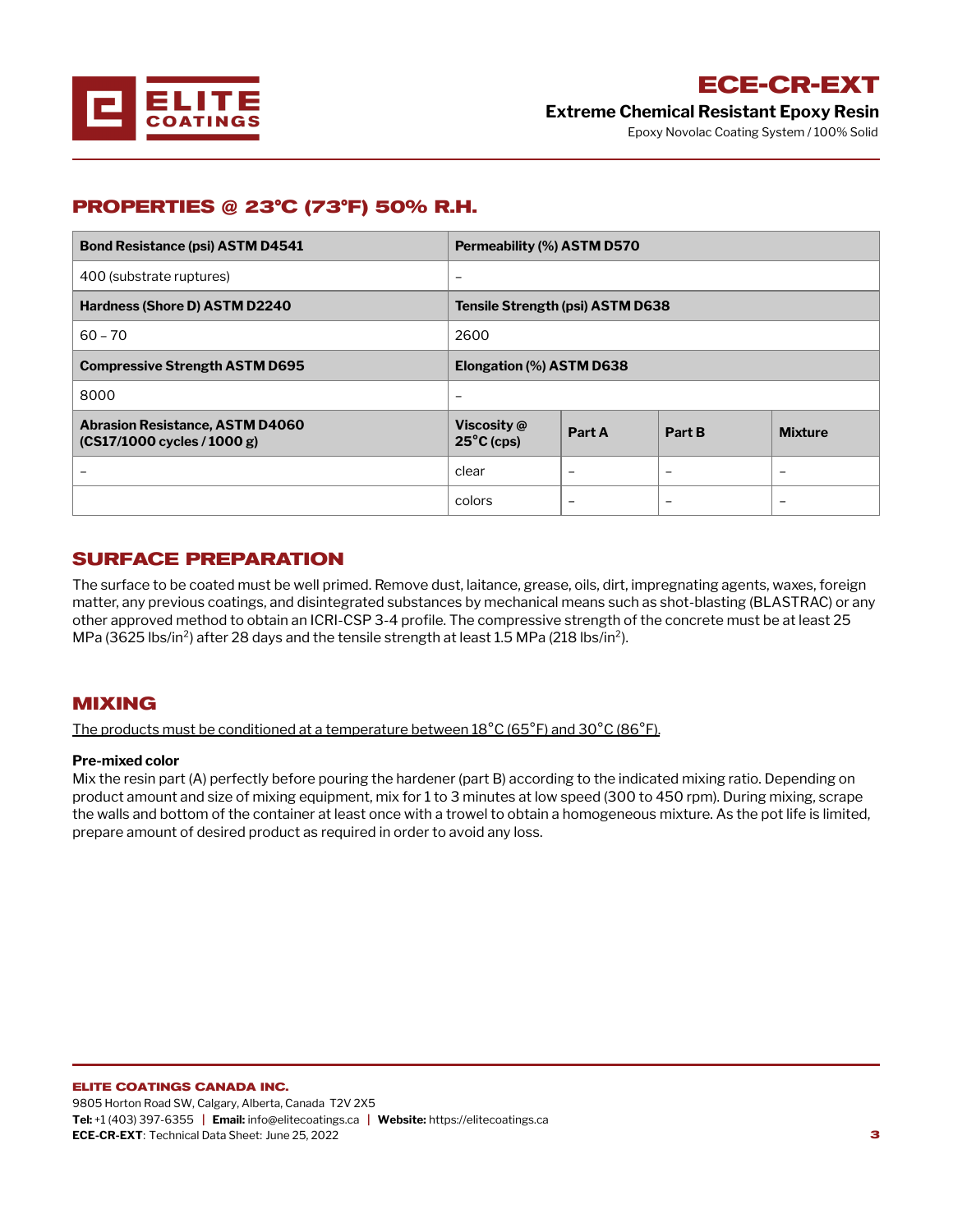

**Extreme Chemical Resistant Epoxy Resin** Epoxy Novolac Coating System / 100% Solid

#### **APPLICATION**

#### **APPLICATION of ECE-WDP**

Apply as directed on the ECE-WDP technical data sheet

#### **APPLICATION: 1st coat of ECE-CR-EXT**

Apply the coating using a rubber squeegee and pass a roller to obtain a uniform coating.

#### **APPLICATION : 2nd coat of ECE-CR-EXT**

Apply the finish coat using a rubber squeegee and pass a roller to obtain a uniform coating.

#### **CLEANING**

Clean all application equipment with your preferred cleaner. Once the product has hardened, it can only be removed by mechanical means. In case of skin contact, wash thoroughly with warm soapy water.

#### **RESTRICTIONS**

- Do not apply at temperatures below  $10^{\circ}$ C / 50 $^{\circ}$ F or above 30 $^{\circ}$ C / 86 $^{\circ}$ F
- The relative humidity of the surrounding work environment during the application of the coating and throughout the curing process should not exceed 85%
- Substrate temperature must be  $3^{\circ}$ C (5.5 $^{\circ}$ F) above dew point measured
- Humidity content of substrate must be <4% when coating is applied
- Do not apply on porous surfaces where a transfer of humidity may occur during the application
- **The application of this coating on an interior or exterior substrate without a moisture barrier is at risk of detachment** (by hydrostatic pressure)
- Protect the coating from all sources of moisture for a period of 48 hours
- Surface may discolor in areas exposed to regular ultraviolet light

## **HEALTH & SAFETY**

In case of skin contact, wash with water and soap. In case of eye contact, immediately rinse with water for at least 15 minutes. Consult with a doctor. For respiratory problems, transport victim to fresh air. Remove contaminated clothes and clean before reuse. Components A and B contain toxic ingredients. Prolonged contact of this product with the skin is susceptible to provoke an irritation. Avoid eye contact. Contact with may cause serious burns. Avoid breathing vapors release from this product. This product is a strong sensitizer. Wear safety glasses and chemical resistant gloves. A breathing apparatus filtering organic vapors approved by the NIOSH/MSHA is recommended. Predict suitable ventilation. Consult the material safety data sheet for further information.

#### **ELITE COATINGS CANADA INC.**

9805 Horton Road SW, Calgary, Alberta, Canada T2V 2X5 **Tel:** +1 (403) 397-6355 **| Email:** info@elitecoatings.ca **| Website:** https://elitecoatings.ca **ECE-CR-EXT**: Technical Data Sheet: June 25, 2022 **4**